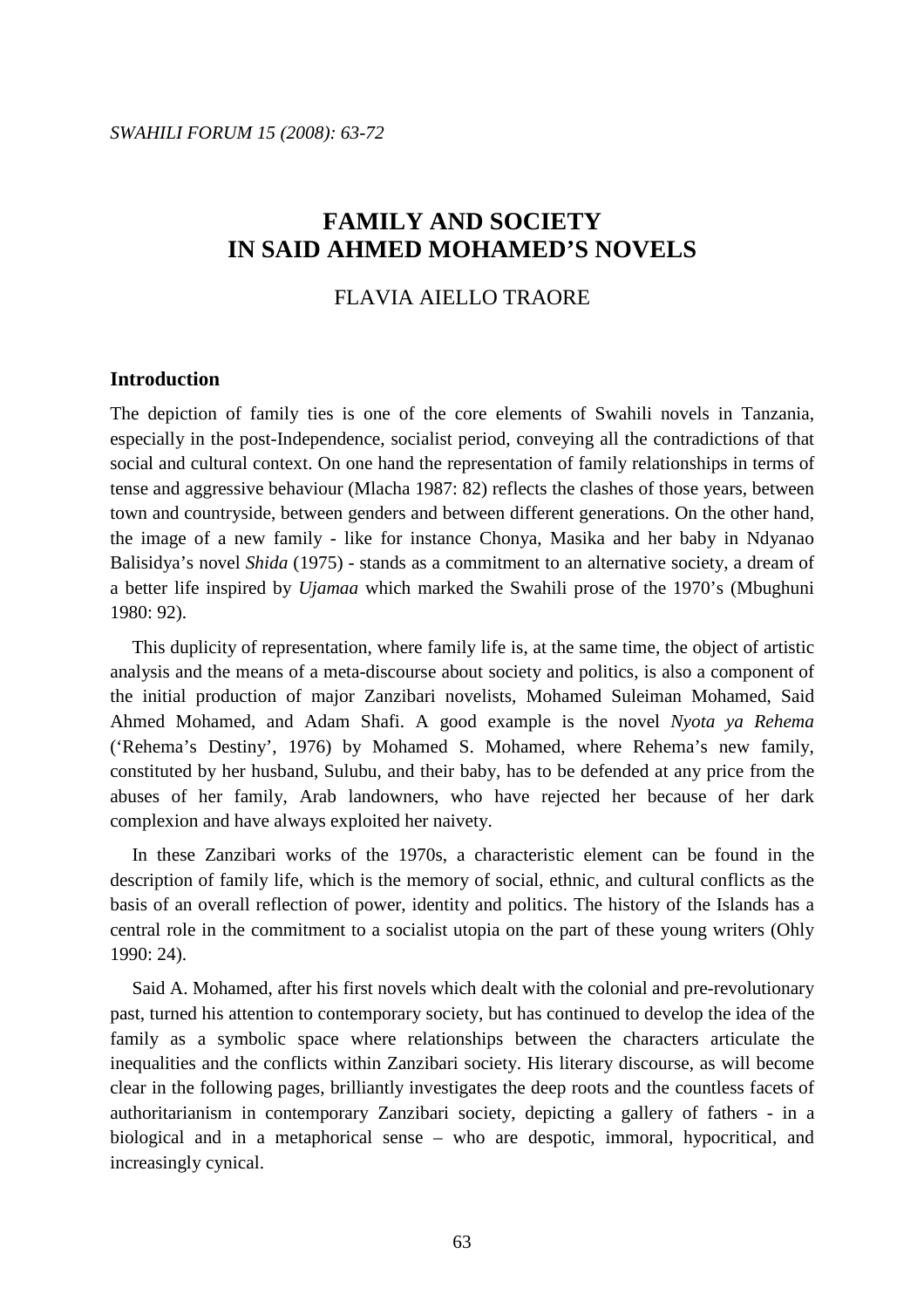#### **Families and historical memories**

The breakdown of a family is a central element in Said A. Mohamed's novels. In his historical novels, *Asali Chungu* ('Bitter Honey', 1978) and *Dunia Mti Mkavu* ('The World is a Dry Tree', 1980), both depicting Zanzibari reality before the 1964 Revolution, class conflicts and ethnic tensions are condensed into the image of family decay.

 The first novel, *Asali Chungu*, portrays the society of the Islands on the eve of the Revolution. The apparently immutable life of Zuberi, an Arab landowner and colonial functionary, cruel and womanizing, is upset by the arrival of Dude, a poor orphan. Without suspecting that he is Zuberi's illegitimate son, Dude starts to flirt with his father's wife, then marries one of his daughters and seduces the other, who gives him a child. Like Sulubu in *Nyota ya Rehema*, the outbreak of Revolution will save him from these family troubles (Zúbková Bertoncini 1989: 70).

 In this work, Said A. Mohamed handles a theme which he went on to elaborate in his later novels, that is the arrogance of power as shown by fathers in their familial context as well as in their official role. The beginning of the novel is in fact a description of Zuberi's office, the material symbol of the prestige of his social position as a colonial functionary:

*Chumbani kwa Bwana DC. Akrabu za saa ya ukutani zinaonyesha saa nne na vichopo. Nje, bao refu linalotambaa na ukuta limesaki mabibi wa kila sura na aina… Wote hawa wamekuja kwa dhamiri moja tu - kuonana na Bwana! - ingawa kila mmoja wao ana ndwele yake iliyomsama moyoni. Naam ndwele, maana daka la roho si ndwele ndogo! Kuja kwao hapo kumechukua taklifu kubwa. Wengine wamefunga safari ndefu. Wengine wamevuka ng'ambo za mbali, wamepanda gari na kushuka kuja hapo kwa tama kuwa angalau "Bwana Mkubwa" atawatazama kwa jicho la rehema.* (Mohamed 1978: 1)

In the room of Mr. District Commissioner the hands of the clock on the wall have gone past ten o'clock. Outside, on a long bench near the wall, women of every aspect and type are crowded... All of them have come with one intention - to see the Bwana! – though each one has her own sore which crushes her heart. Yes, a sore, because a spiritual wound is no small pain! Their arrival there has required great sacrifices. Some of them have made long journeys. They have covered great distances, taken a bus and arrived there with the hope that at least "the Great Bwana" will look upon them with a merciful eye.

The distance of individuals like Zuberi from real life - exemplified by the palace where he encloses himself and his family (Garnier 2006: 205) - can not protect them from the inevitable contact with the external world, represented in this case by young Dude's sexual relations with the women of the household.

 The novel *Dunia Mti Mkavu* again articulates social dynamics through the tragic story of a family, that of Mzee Jaku and his wife Bi Pole, who have four sons. Owing to their poverty, they are able to bring up only one of them, Fumu, whilst the others are given away to be adopted by different families. The mother will later die of grief after abandoning her children. Every brother represents, consequently, a class in Zanzibari society under colonial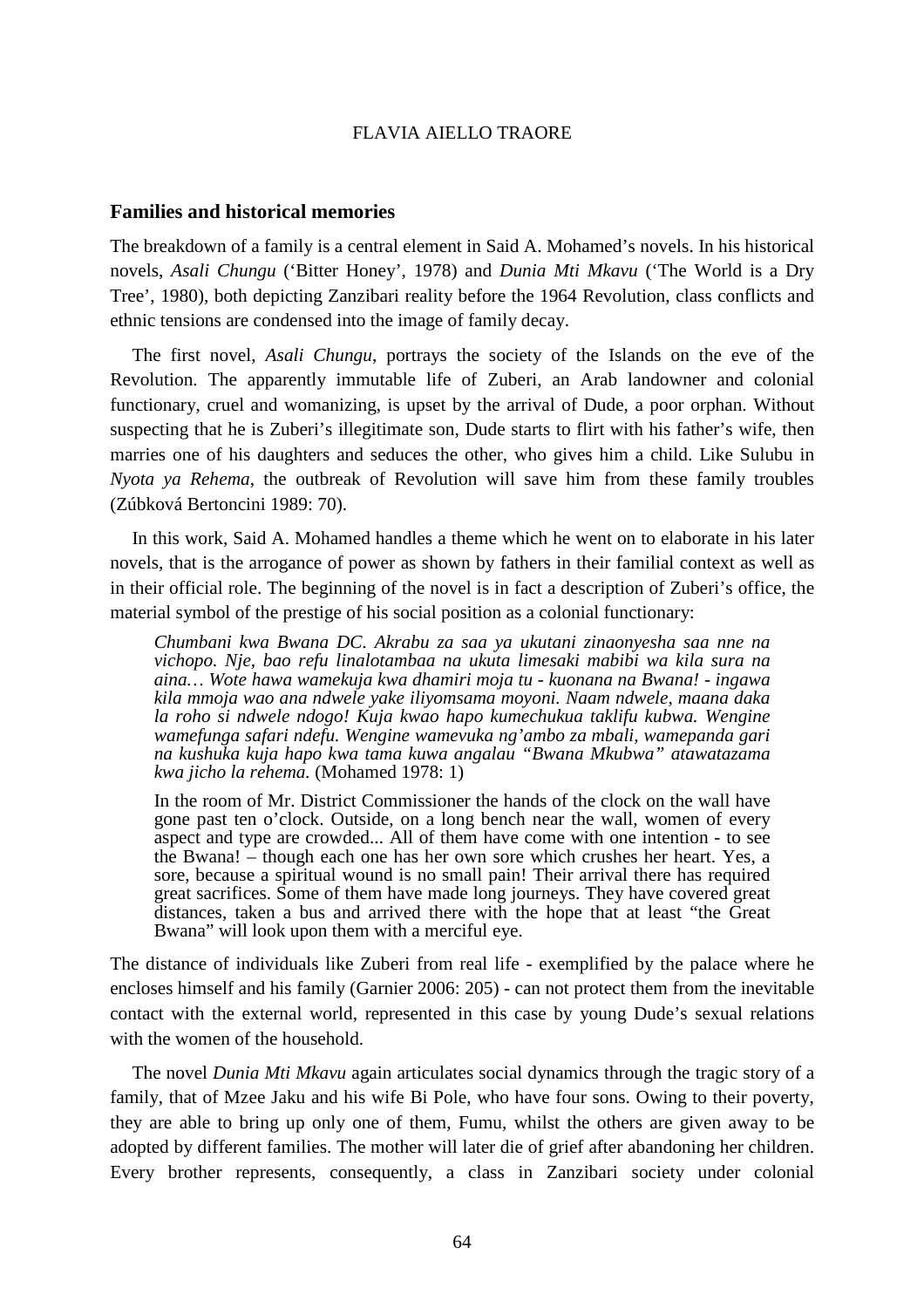domination: Fumu, the peasant, Bakari, the dockworker, Pandu, the thief, and Kibwana, alias Farouk Hilal, the police inspector adopted by a rich Arab family (Zúbková Bertoncini 1989: 73). Without recognising each other, they will all commit themselves to the first General Strike (in the case of Farouk against it) and die during the bloody repression before the eyes of their father.

*Mzee Jaku sasa alikuwa keshafika chini ya wale maiti. Mughma umemvaa; kijasho kinamkatika, malaika yamemsimama, moyo unamwenda mbio. Alitazama maiti ya Pandu, tena ya Fumu, halafu ya Bakari na mwisho ya Kibwana au kama ulimwengu ulivyozowea kumwita, Farouk. Wale wote ni mwanawe. Kabisa hakuweza kupotewa na damu yake. Maiti ya Fumu ililala kichalichali ikitazama mbingu nyeusi na kukoga mvua iliyomwagika; ya Bakari imelala kifudifudi, kabisa imekataa kuipa uso dunia ilyomcheza toka kuzaliwa. Maiti ya Pandu imejipeta kwa unyonge kuilalamikia dunia iliytomdhulumu, na Kibwana, maiti yake iliuma ardhi na kuiomba msamaha kwa vile alivyokuwa akiikanyaga kwa matakuro na dharau.* (Mohamed 1980: 120)

Now Mzee Jaku approached those dead bodies. He felt dazed; he was in a cold sweat, the hairs of his body stood on end, his heart beat very fast. He looked at Pandu's body, then that of Fumu, then that of Bakari, and finally that of Kibwana, or as the people had got used to calling him, Farouk. All of them were his sons. Blood ties do not get lost. The dead body of Fumu was lying on its back, looking at the dark sky, soaked by the rain falling on him; that of Bakari was lying face downwards, refusing to turn its face to the world which had played with him since his birth. Pandu's body was miserably folded, complaining about this world that oppressed him, and Kibwana's corpse was biting the earth begging for forgiveness for the aggressive and disdainful way he had used to trample on it.

 The world of rich predators is, in this work, depicted through the character of Fauz, the landowner who oppresses the peasant, Fumu Jaku, by not allowing him to cultivate anything for himself, and, then, by taking away his fiancée, Masika, who is forced by her family to marry Fauz because of his wealth.

 Mohamed's female characters are often those who express the exacerbation of social tensions, dying or courageously challenging the rules, as in the case of Masika, who goes on to kill Fauz in his own home. Once again, a rich and solid palace can not protect the despotic man from the danger within his four walls, from the revenge of the oppressed (Garnier 2006: 211).

# **Families and the crisis of optimism**

It is with the novel *Utengano* ('Separation', 1980) that the writer's creativity starts to deal with his contemporary society. The core of the plot is the breaking up of Bwana Maksuudi's family. Maksuudi is a tyrannical man at home, and a corrupt leader outside, ready to use his power to satisfy any material desire. Two women, Farashuu and Kazija, victims of his abuse, carry out a plan to destroy his family, in particular by leading his daughter, Maimuna, away from home, towards alcohol and prostitution. Lonely and abandoned, Maksuudi is also defeated at the parliamentary elections and arrested by the incorruptible policeman, Fadhili.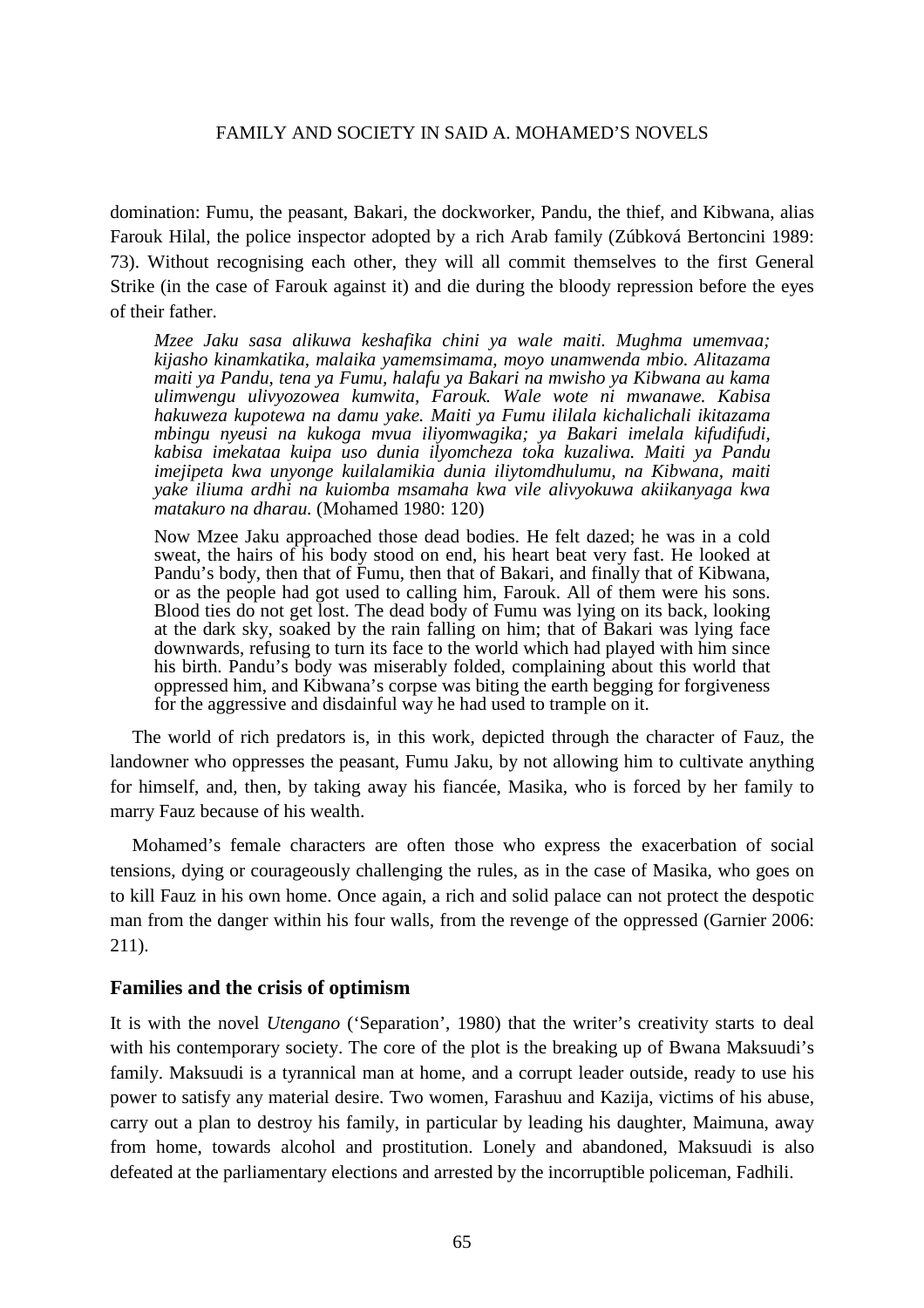Through the figure of this despotic father, so tragically similar to the cynical Zuberi, this work represents a highly critical evaluation of post-independence politicians, not only because of their bad governance, but also because of their incoherent, superficial cultural identity which was, in theory, revolutionary, before they were corrupted by the power of their positions, unconsciously modelling their private and public lives around the authoritarian relations of the colonial past (Aiello 1999: 60).

*Jana sio leo. Kweli Maksuudi alikuwa mchochole na ni wazi kwamba anatokana na ukoo wa kifanyakazi na kikulima. Ni kweli kwamba hapo kale imani yake ilikuwa thabiti. Alikuwa mtetezi wa haki na kiongozi shupavu, mpaka dakika ya mwisho. Yeye ndiye aliyekuwa miongoni mwa waasisi wa Chama cha Mwafrika. Naye alijitolea kwa nia, mvua na jua, panda shuka, nenda rudi. Kifungo, vitisho na visasi vya watawala, vyote havikumshtua wala kumrejesha nyuma. Alitaka kuona kwamba anajigomboa, na wanyonge, wafanyakazina wakulima wanajitawala.* 

*Na hivyo ndivyo ilivyokuwa. Kweli ilipodhihiri uwongo ulijitenga. Uhuru ukapatikana, mkoloni akatoweka. Lakini kumbe nia ya Maksuudi ilikuwa nyingine kabisa... Maksuudi aligombania uhuru wa nchi yake kwa tamaa kwamba wakitoka wale watu weupe, yeye atakuwa mmojawapo atakayekamata nafasi zao.* (Mohamed 1980: 17).

Yesterday is not today. In fact, once Maksuudi had been really poor, and had obviously come from a family of labourers and peasants. His ideals then had been truly solid. He had fought for what was right, had been a tenacious leader, until the end. He had been a member of the African Party. He had completely committed himself, rain or shine, up and down, backwards and forwards. Prison, threats and the governors' persecution had not frightened or discouraged him. He had wanted to see his country liberated and the oppressed, the workers and the peasants govern themselves.

This was how things were now. Once Independence had been gained, the colonialists had disappeared. But, in the mean time, Maksuudi's intentions had changed… Maksuudi had fought for his country's Independence in the hope that when all the whites had gone, he would have been among those to take their place.

The reversal of colonial social hierarchies and the implementation of ambitious popular reforms characterised, in fact, the presidency of Abeid Karume (from 1964 to 1972), but also the use of coercion and the drastic limitation of the citizen's freedom (Crozon 1998: 55), forms of violence which can be symbolically retraced in Maksuudi's interpersonal relations, especially in the familiar sphere, contradicting the rhetoric of his political discourses.

 Once again the image of the palace, where the father despotically controls the lives of his family members, symbolises the close world of the new oligarchs, arid, hypocritical, and apart from the life of common people.

*Jumba la Bwana Maksuudi tuliite "Kasri la Watawa". Ni kasri kwa kimo chake, heba na uzuri uliolistahili. Na ni la Watawa, kwa sababu ya kukimwa kwa waliomo humo, mbali ya mwenyewe Bwana Maksuudi aliyejiekea kutoka nje kwa kazi tu…*(Mohamed 1980: 19).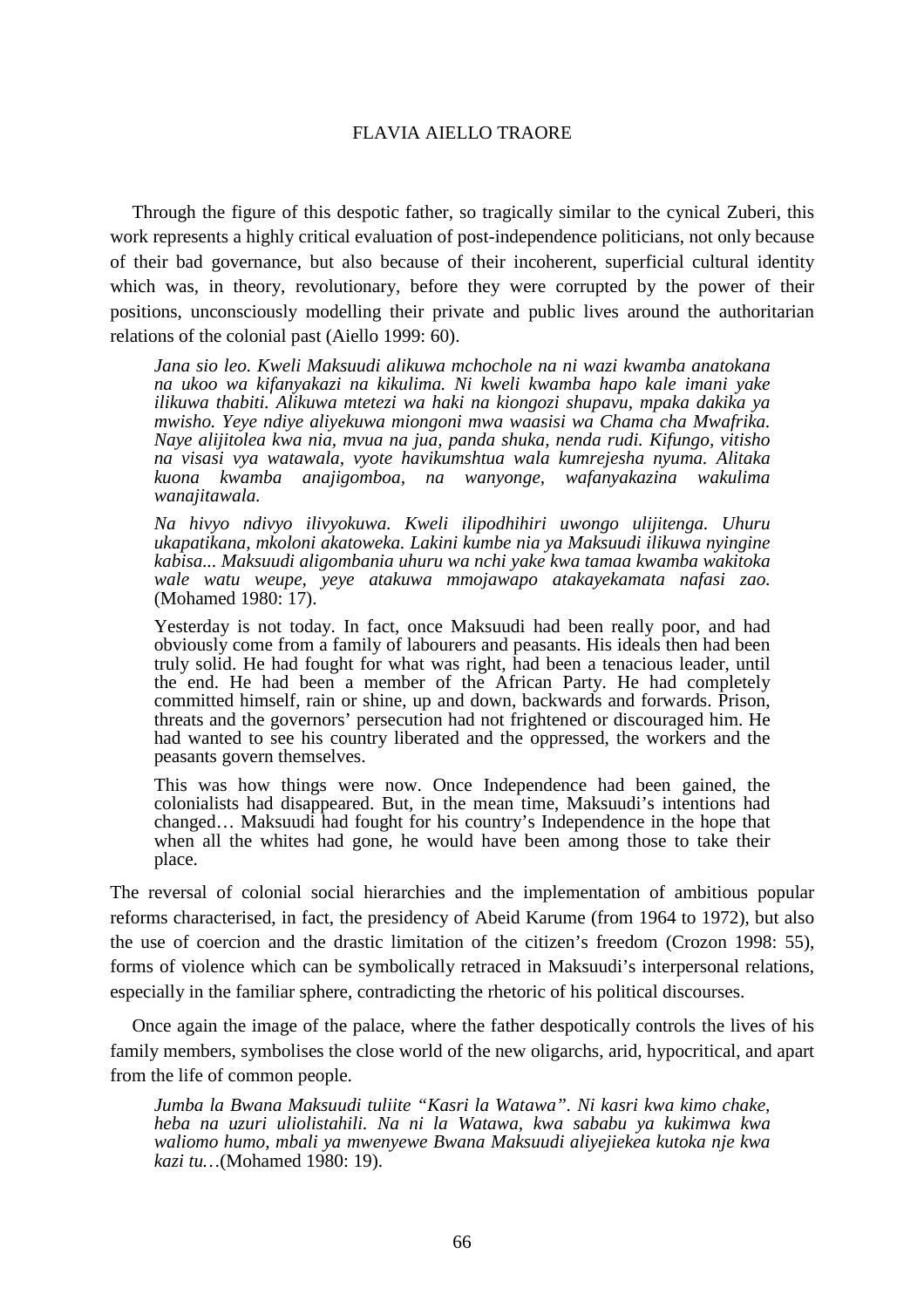We could call Bwana Maksuudi's villa the "Palace of Seclusion". It's a "Palace" because of its dimension and beauty. "Of Seclusion", because of the unpleasant living conditions of its inhabitants, other than for Bwana Maksuudi who would only leave for his work…

The contamination from the exterior world, personified in this novel by the servants, is the starting point for the novel's dramatic action, involving, primarily, the daughter, Maimuna, and her tragic exploration of real life and freedom. The characterisation of Maksuudi's wife, Bi Tamima, is also very interesting. She is subjugated by her husband, and then badly rejected. On Maksuudi's pleading her to return, she has the force to refuse him, categorically writing "*sirudi*" (I'm not coming back) in a letter (Mohamed 1980: 108).

 In *Utengano*, the utopia of a new society is fulfilled by the young generation, Maksuudi's children Mussa and Maimuna, who, following the fall and the redemption of Maksuudi, form new families, away from the conflicts generated by male aggressiveness (Aiello 1999: 61).

 In *Kiza Katika Nuru* ('The Darkness within the Light', 1988), there is no space for regret…. In this novel the representation of the familial world involves much more anguish, it is darker and dominated by conflict between the father, Bwan Juba, a corrupt, egocentric, cynical officer, and the sons of his first wife, Bi Kudura. This woman is initially totally devoted to her husband, even though he openly prefers his second wife who, being a more socially refined woman, is more in harmony with his world of appearance. Bwan Juba's sons, Mvita and Mbishi, are very hostile towards their despotic father. Mvita hates him because of his way of manipulating power, his being extremely immoral, corrupt and cynical.

 As with Zuberi in *Asali Chungu*, we encounter Bwan Juba behind the door of his office, where people – Mvita included – await him for hours and hours, unless, that is, they are rich and influential. The character of Bwan Juba typifies again the predation of economic power by some government officers, this time in the context of 'liberal' reforms, which, instead of meaning a substantial democratisation of the islands, have led to a progressive reduction in public expenditure, thus generating a strong sense of insecurity among Zanzibari lower classes (Crozon 1998: 55).

 Mvita is a militant, an idealist, who has started union struggles against Bwan Juba, thus threatening his position of power. Bwan Juba, though, is not frightened, he is prepared to defend the position he got with such effort at any costs, without any consideration for family ties:

*Mnaanza kuwa wanafiki na wachochezi. Mnakuwa dhidi yetu; lakini sharti utambue Mvita, mimi sikuipata nafsi hii hivihivi. Nilianza mbali. Nilifikwa na mengi. Mbali na kisomo changu nilichokipata kwa taabu. Nilipata matatizo mengi wakati wa Wazungu, na leo sitakuwa tayari kutiliwa mchanga kitumbua changu bure, tena na kitoto kidogo nilichokizaa mwenyewe. Usidhani nitakaa kimya na kutumbua macho, nawe uwe unanirushia mchanga wa macho – hata ukiwa mwana niliyekuzaa mwenyewe…* (Mohamed 1988: 22)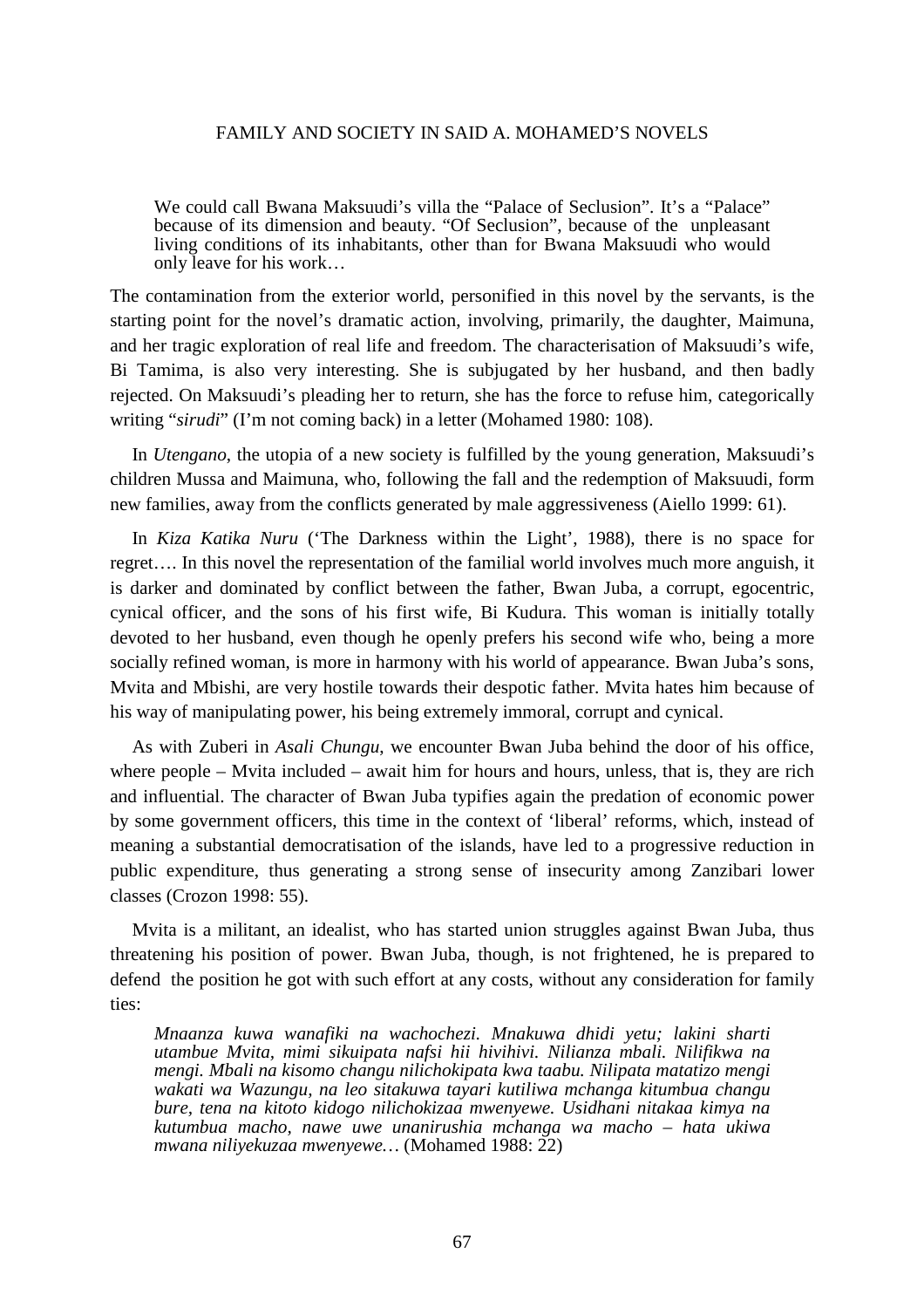You have begun as impostors and provokers. You are against us; but you have to understand, Mvita, I didn't get this position easily. I began a long time ago. Lots of things happened to me. Besides my education, which I got with difficulty. I had lots of problems with the Europeans and today I'm not willing to have all this destroyed, especially by a young kid of my own creation. I don't intend to remain in wide-eyed silence, while you throw dust in my eyes – even though you are my own child...

Biological ties do not matter to Bwan Juba and he organises Mvita's murder, accusing his daughter-in-law, Salma, of this. He also sends away his other son, Mbishi, who has hated him profoundly since childhood, when he drew a picture on the wall, showing his father as an ogre, and his first wife, who, thanks to the advice of her friend, Biti Jabu, has started to criticise him without fear. It is, though, these two apparently weak characters who kill the tyrannical Bwan Juba and, metaphorically, his world of darkness.

 The pregnancy of Salma, a new generation, "*kizazi kipya*" (Mohamed 1988: 263), is the possibility of light that ends this novel, which is much more pessimistic about the moral and cultural alienation of Zanzibari society and of its leaders, who get legitimacy to their power through the use of mystifying propaganda.

*Uhuru una sura gani?Masafa ya uhuru na utumwa labda ni madogo mno, kiasi cha kwamba mtu akiteleza kidogo hurejea katika utumwa. Au wanaotoa uhuru wana uwezo wa kuwazuga wanaowapa uhuru au kuwawekea pazia la udanganyifu mbele yao na kuwaacha wacheze ngoma, waimbe nimbo, wafanye karamu, na kisha wajenge anasa wakidhani wamejigomboa, kumbe…*(Mohamed 1988: 149-150).

The distance between Independence and slavery is perhaps too short, to the extent that, if a man slips, even a little, he will return to slavery. Those who offer liberty have the capacity to subjugate those to whom they give that liberty or place before them a veil of deception and let them dance, sing, party, and enjoy life as they believe themselves to be free, and yet…

# **Alienated families, alienated individuals**

Mental slavery and radical materialism; this is also the world that surrounds the main character of *Tata za Asumini* ('Asumini's Turmoils', 1990), a desperate novel, which marks a change in perspective within Mohamed's novels. No more choral works, but images of isolated individuals.

 This novel has the form of a psychological journey within the tormented and distressed soul of a girl, Asumini, who is obsessed by the idea of purity, which has been instilled into her by her parents since her childhood in the village, in such a way that she perceives any contact with her body as dirty.

*Ulimwengu ulikuwa mchafu unanuka. Ule ulimwengu ambamo Asumini alikuwa akiishi ndani yake; ulimwengu aliokuwa akiishi kila mtu, lakini bado wazee wake wakang'ang'ania kumsuuza yeye tu.* (Mohamed 1990: 20)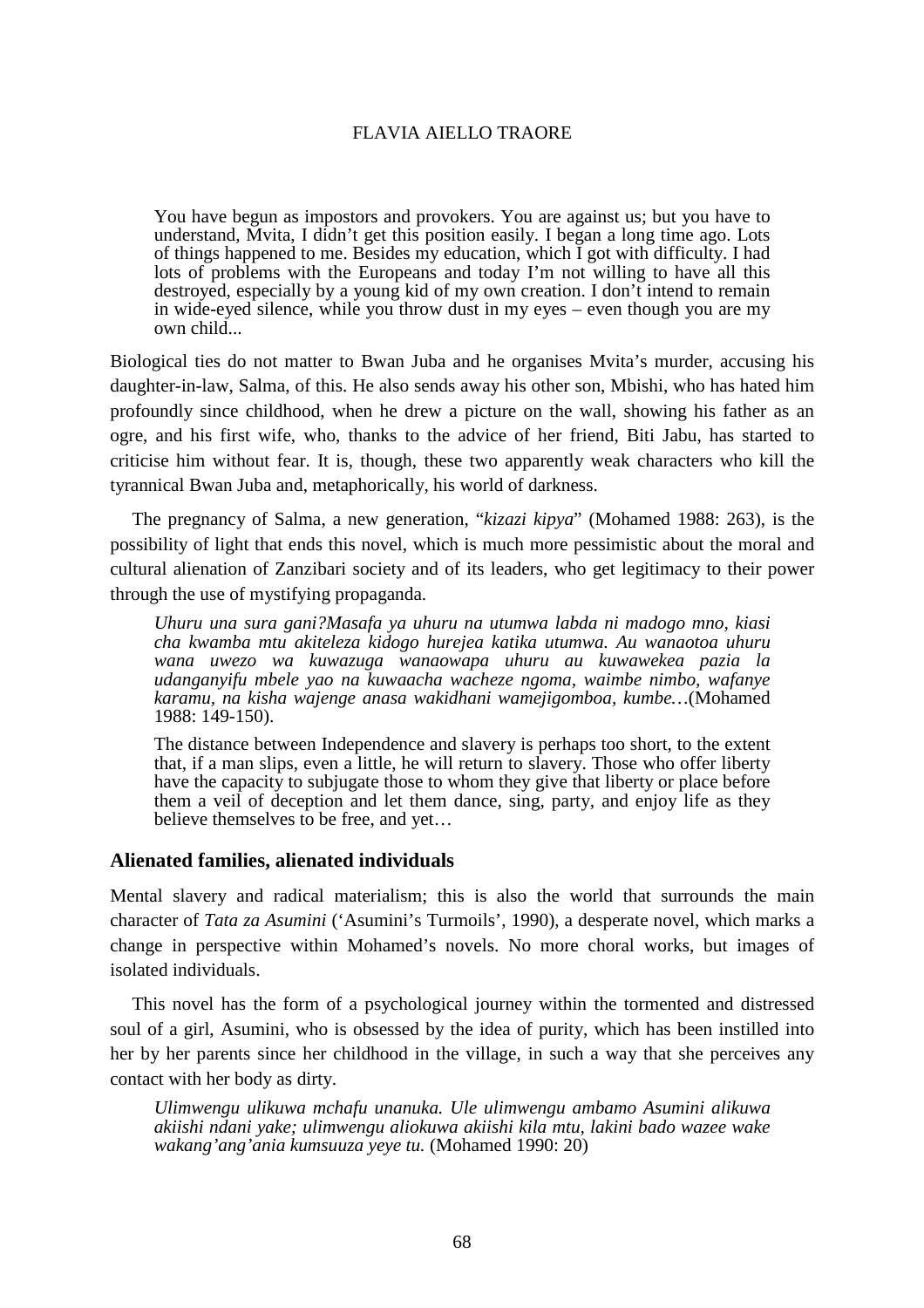The world was dirty, it stank. That world in which Asumini lived; the world in which every person lived, but her parents insisted on keeping her, and only her, clean.

 Living in the context of a University, she also refuses the vanity, materialism, and culture of appearance which is so wide spread in the big town. Her search for the truth, which she can not share with anyone, inevitably directs her towards self destruction (Brunotti 1998: 43).

 The traumatic family experience in this novel is no longer the centre of an elaborate plot, it is only evoked in Asumini's frequent monologues as one of the components of her anguish, her inability to love, to communicate, and to live in this world. This is shown at the end of the novel, when she writes a farewell letter to Sewa, the young man who is in love with her:

*Waambie, tafadhali waambie Sewa, nimedhulumiwa. Nimedhulumiwa na baba, nimedhulumiwa na mama, nimedhulumiwa na mazingira yaliyonizunguka tokea utoto: nimedhulumiwa na kila mtu kwa hakika; hata mimi mwenyewe nimejidhulumu kwa namna fulani. Na wewe… na wewe nakuomba, niahidi: niahidi kama hutamdhulumu mtoto wako mwanamke utakayezaa na yeyote. Mimi sifai! Tafadhali mlee vyema mtoto wako wa kike; umfunulie ukweli wa maisha ya ulimwengu, umwoneshe mitigo na hatari itakayomzunguka, hatari za kweli, na wala si zile hatari za mwanamme nilizokaririwa tokea utotoni. Mwambie kwamba hii ni dunia ya vita kwa kila mtu; mume na mke sawia katika vita hivyo. Mpe uhuru autafiti ulimwengu augundue na aishi atakavyoamua…lakini zaidi mwambie apigane dhidi ya sumu ya saykolojia ambayo itamwangamiza kama iliyoniangamiza mimi na wengine na wengine…* (Mohamed 1990: 171).

Please, Sewa, tell them, I've been oppressed. I've been oppressed by my father, I've been oppressed by my mother, I've been oppressed by my surroundings since childhood; I've been oppressed by everyone, in truth: even by my own self, in a sense. And you… you… please. Make me a promise: promise me you won't oppress your daughter no matter who the mother is. I'm not the right woman! Please, raise your daughter well; show her the truth about life and the world, show her the traps and dangers that surround her, the real dangers, not just those of men, which I've been bombarded with since I was little. Tell her that this is a world of struggle for everyone; husband and wife are together in this struggle. Give her the freedom to discover the world and to live in it as she likes… but, above all, tell her to fight against the psychological poison which will destroy her as it has destroyed me and many others…

Here again the author highlights the importance of children's upbringing because negative, aggressive behaviour creates frustration, violence and alienation which goes far beyond the family context. It is not, in my view, a sort of psychological determinism, but a consideration that the non-egalitarian nature of power in some social contexts is visible at first in nonrespectful interpersonal and parental relations (Constantin 1998: 26).

 In Said A. Mohamed's sixth novel, *Babu Alipofufuka* ('When Grandfather Resurrected', 2001), the family life of the main character, K., is no longer the centre of the narrative action, but is very important with regards to the definition of the protagonist's personality, because it emphasises his cynical individualism. Once again, K is a negative father who completely ignores his wife, Bi Kikuba, and his children, Bamkubwa and Kidawa. On the only occasion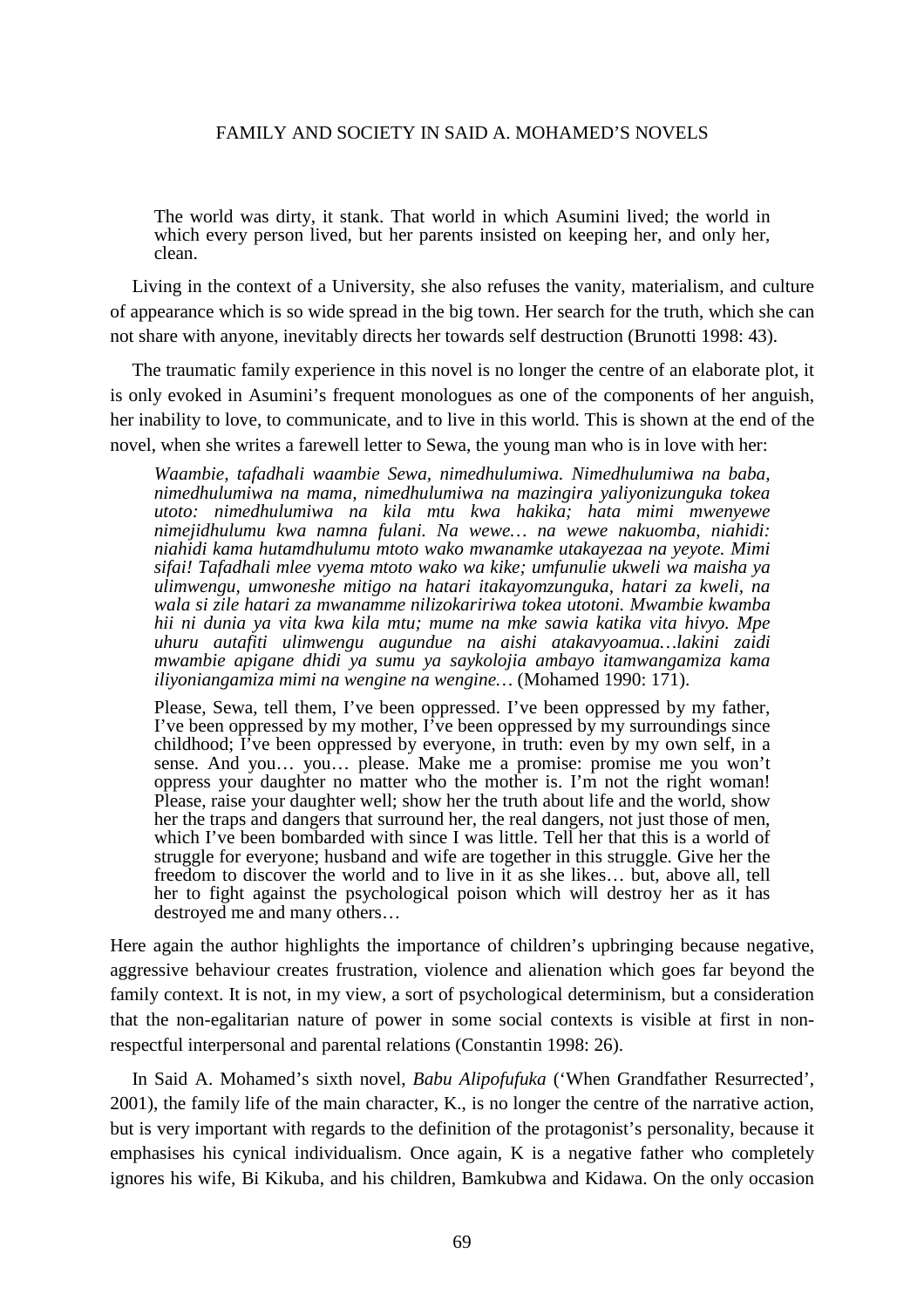when Bi Kikuba is presented in the novel, before going mad, she cries but her husband does not even look at her. She dares to talk to him because she is worried about their young children who often disappear without saying a word, but the simple, angry answer from K on leaving the home is:

*Kila mtu na lake dunia hii…* (Mohamed 2001: 67)

Each to his own in this world…

 K., once again, is the prototype for the corrupt and immoral African leader who lives a materialistic life with no moral inhibition and exploits the power of his social position. Just like Bwana Maksuudi in the novel *Utengano* - in the scene of his secret phone call to Mr. Smith (Mohamed 1980: 72) -, albeit more openly, K is allied with those local and foreign predators who were his former enemies.

*Leo K akiwatazama wale aliokuwa akiwaita mazimwi jana, huona kumbe sura zao zinafanana na yake. Na hilo si leo tu kumbe, tokea zamani! Wao tu akina K walikataa kuwatazama vilivyo hao waliokuwa wakiwaita mazimwi. Sasa amemaizi kwamba macho ya mazimwi ni matafutizi kama yake. Vichwa vyao vijanjunzi kama chake. Nyuso zimechunika haya kama wake. Vifua havipumi wala kupumua huzuni na huruma kama chake. Damu zao nyekundu zimekunywa utashi uleule wa kuhozi na kupangatia pasi na kikomo! Midomo yao haisiti kusema na kuathiri vibayavibaya bongo za wengine…Aliwaona bure mazimwi watu hao zamani. La, hasha si mazimwi. Ni watu. Ni vyumbe vya kawaida vyenye kuitikia utashi na raghba za ndani za kibinadamu. Ule ubinafsi wao uliokuwa ukididimizwa zamani. Ndivyo anavyoona siku hizi K* (Mohamed 2001: 12).

Today if K looked at those people he once called ogres, he would realize that they look like him. And this is not only now, but has been so for a long time! The people like K refused to see how those so-called ogres were really made. Now he has realized that the eyes of the ogres are greedy like his. Their heads are full of craftiness like his. Their faces are shameless like his. In their chests there is neither beating nor breathing of sadness and compassion, just like in his. Their red blood is imbued with the endless desire for possession and unscrupulous accumulation! Their mouths do not hesitate to speak and poison the minds of others… Once he considered these people to be ogres, but for no reason. No, they are not ogres at all. They are human beings. They are normal creatures showing the voracity and greed of the human heart. That individualism that once was hidden. This is how K sees things nowadays.

K is totally isolated from the rest of society as he lives in segregated, luxurious spaces such as his palace, his limousine, his office, his lover's house and the Neo-Casino where he meets his perverted companions, without any moral consideration or any real human contact, in a dimension of cultural and spiritual alienation. His individualism and isolation metaphorically represent the sometimes dramatic distance between the majority of Zanzibari population and their leaders, veiled by the liberal propaganda which especially since the 1990s has encouraged the private initiative to face the progressive retrieval from social obligations (Crozon 1998: 59).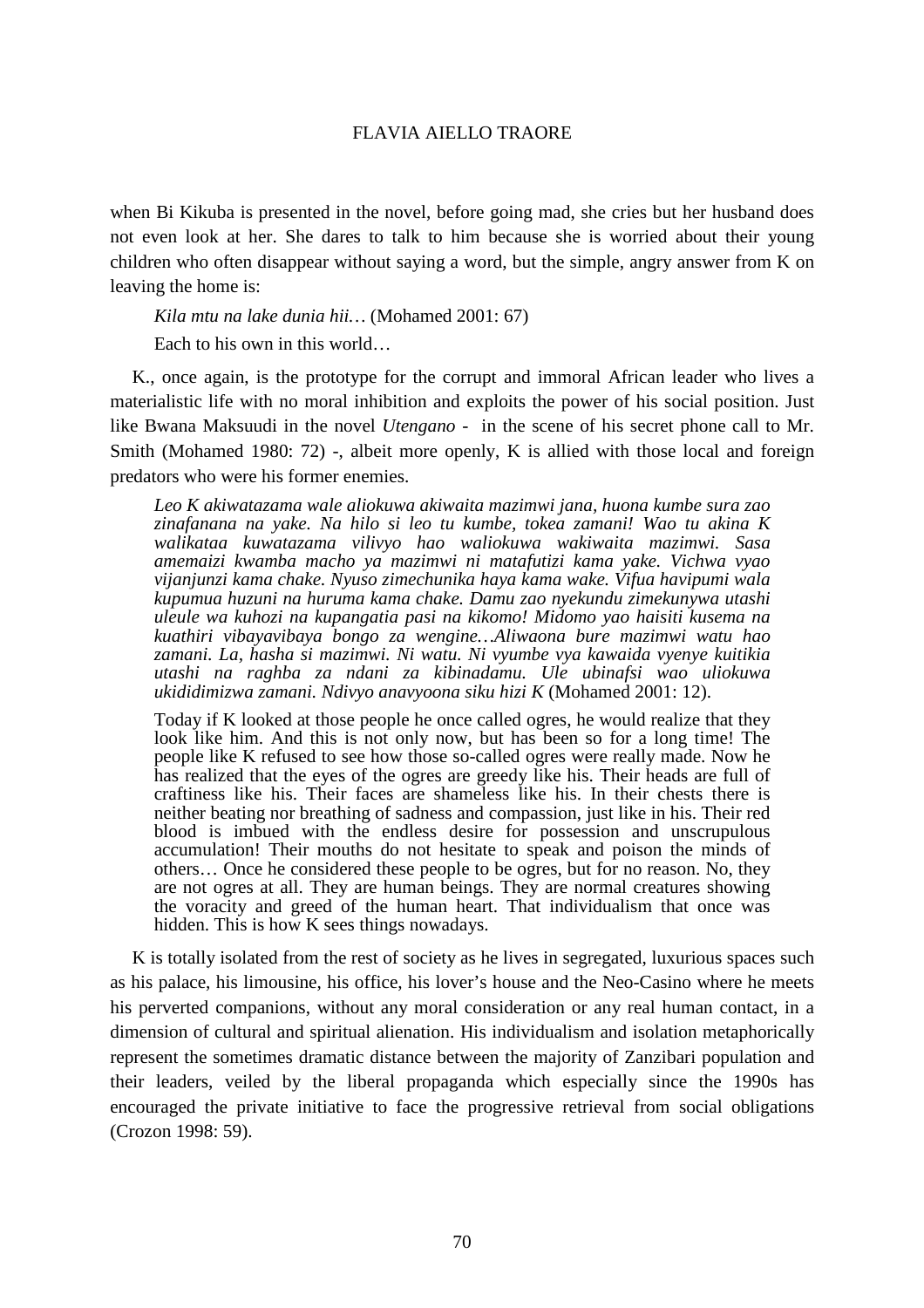The disturbing element in this work is not represented by a human being, because all the characters in the novel are either totally cynical or lost and distressed, especially K's relatives. It is rather the spirit of K.'s grandfather, who warns him about his immoral, materialistic, inhuman way of life. A family character from the past, who shocks K., who lives from day to day thinking only about his personal gratification, by forcing him to look beyond his sunglasses and the dark windows of his limousine, and to remember where he comes from. The ghost takes K on a journey, visiting *'Kataa'*, the world of his childhood, characterised by the dominion of an Arab landowner, a horrible but also fascinating figure for the young K., and *'Amani'*, the present world, where common people are completely unaware of their material and spiritual misery (Zúbková Bertoncini 2002 : 29). It is a journey in search of memory and criticism at the end of which the main character discovers that he is inexorably rejected by his previous life, losing his job, his privileges, his family, his "friends" and his lover. Shortly after being taken to his native village by the only servant who remains faithful to him, he hangs himself in order to come back to life as a spirit and to warn his children, who live in a desperate social, economic, and cultural situation. Initially, when he materialises, they are upset by the despised image of their father, but do not believe in apparitions or spirits, and refuse any contact with him. When he tries to talk to them, his son shouts:

*Bull shit! Wewe unafanana na baba yetu. Unazungumza lugha ileile yake ya mahubiri… tuondokee hapa kabla hatujaingia hasira za kumbukizi za baba yetu… ingawa twajua aliyekufa hafufuki.* (Mohamed 2001: 167)

Bull shit! You look like our father. You talk in the same way, as if you were giving a lecture… better we leave before we feel anger over the memories of our father… although we know that someone who dies can not come back to life.

 While in *Kiza Katika Nuru* the young generation (the sensitive Salma, the idealist Mvita, the angry Mbishi) is still capable of feeling rebellion and hope, in this novel, Bamkubwa and Kidawa, K.'s children, are totally exhausted, not willing to think about the past and incredulous about a better world: it will be very difficult for K to break this wall down.

#### **Conclusion**

The collapse of a family is a key element in Said A. Mohamed's novels. In all his production up until the 1980s, it was actually the core of the plot, whilst, in his later prose, the decay of family life is the context for alienated individuals.

 Said A. Mohamed, in my reading of his narrative works, has constantly elaborated the image of the family as a symbolic medium in order to depict and to analyse Zanzibari society. The writer, in his novels, investigates family dynamics, using them to represent the clashes between classes, between genders and between different generations. Moreover, by presenting us with a series of despotic fathers who are often also leaders or public officers, the author symbolically criticises the dark side of power (colonial cultural heritage, domination, violence, control, predation of economy, propaganda), whose dismissal would accelerate the process of democratisation in the contemporary, 'liberal' Zanzibari society.